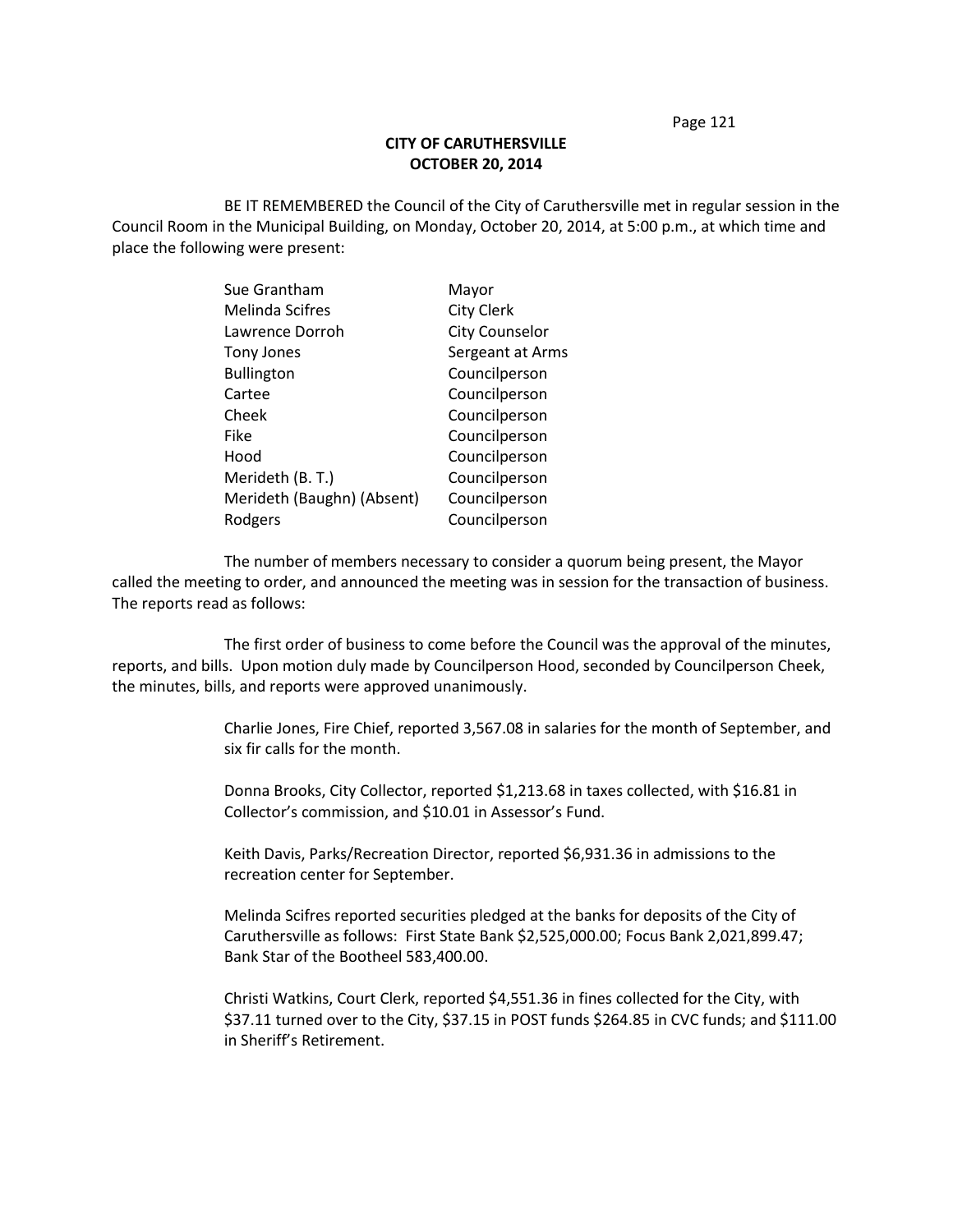Customers Water -2315 Sewer – 2211 Garbage =2170 Turnover Checks: Water Fund Meter Deposit Fund Water \$ 56,924.02 \$ 2,861.66 Sewer 19,690.54 248.12 Garbage 34,221.90 536.02 Meter Serv. 757.85 15.75 Mo. Spray 529.52 11.00 Primacy Fee 161.11 6.32 Sewer Primacy 51.98 -0-Sewer Bond 10,628.19 231.70 Bond Serv. 541.00 -0-Deposit Transfer 14,395.19 TOTAL \$122,965.10 \$18,307.19

Paul Shaw, Water/Wastewater Manager, reported the following collections in the month of September:

Councilperson Cartee then reported the Fire department had made several calls in the last two week: 1603 Brown, a call on 13<sup>th</sup> Street where nothing was detected, and a mutual aid call from Kennett for a Church at Gobler. Bids had been advertised for a tanker truck for the Fire Department, and the bids will be opened on October  $27<sup>th</sup>$  at 2:00 p.m. A special meeting will be held on the  $27<sup>th</sup>$  at 5:00 p.m. for the Council to review the bids.

Police Chief Tony Jones then requested the Council allow the hiring of Michael Hopper to the Police Department. He had worked for the department before, and would like to come back. After discussion, Councilperson Cartee motioned to approve the appointment of Officer Hopper, with Councilperson B. T. Merideth seconding, and motion carried.

Police Chief Jones then reminded the Council of the trunk or treat at Halloween at the Public Safety Building. The Council had approved \$2,000 from the Asset Forfeiture account for the community event. Chief Jones then asked the Council to allow another \$1,500 to rent the bounce houses for the children. Councilperson Cartee motioned to approve the expenditure from Asset Forfeiture, with Councilperson Hood seconding, and motion carried.

The Operations Supervisor then reported the crews have been taking care of day-to-day operations. The weather has hindered the street break repairs. The form boards have been removed from the pavilion at Reynolds Park, and work is proceeding. At the airport the old drive has been removed, and work has begun on the new portion.

Keith Davis, Parks/Recreation Director, reported the handicap equipment has been installed in French Park. He has ordered a playground border to contain the mulch, and that will complete the installation. A swim meet will be held this weekend at the recreation center. Kick ball has started, and the children are practicing.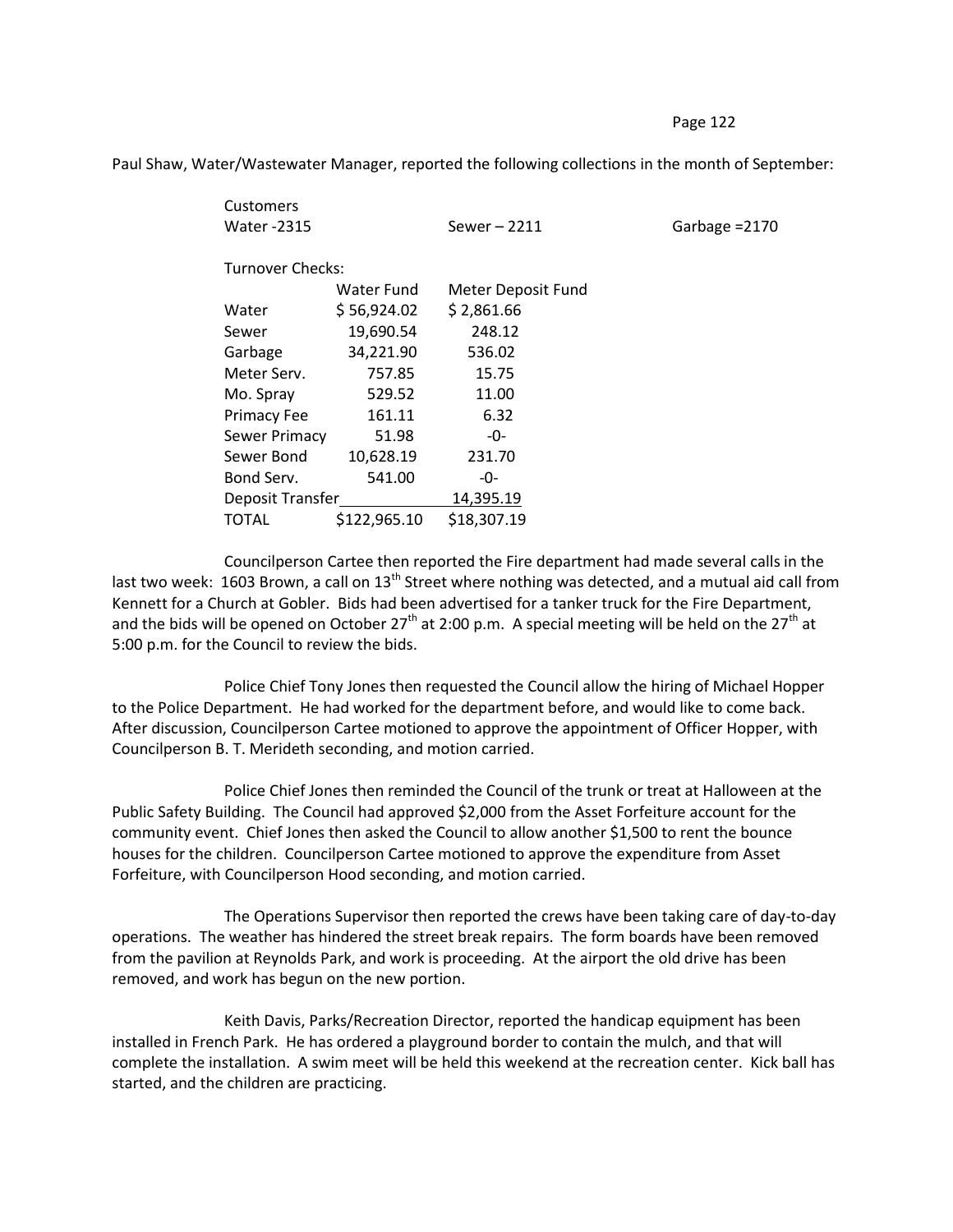The Code Enforcement Officer reported since he has returned to work from his illness, he has found that 32 violations he had sent letters on, some have not corrected the problem. He has started writing citations to court on those. Citations have been written to all of the owners of McCoy's Salvage for not correcting the violations on the property. He is following the garbage route to check for residential parking violations. This will be in compliance with the new residential parking ordinance. He will check with the City Counselor about holding a hearing on three pieces of property follows: Young's Grocery on East 12<sup>th</sup>, 494 Bushey; and 1904 Carroll. The property on Carroll has been condemned, and the owner is not allowed back on the property. He will contact him to see if he can clean the outside of the property, but if he can't the City will need to clean the property. He reported to the Council that he has written 290 violations since he went to work a year ago, and have written approximately 10 citations.

The Water/Wastewater Manager, asked the Council to allow the purchase of 200 meters. This was a budgeted item. Councilperson Hood motioned to approve the purchase, with Councilperson Cartee seconding, and motion carried.

Mr. Shaw then reported the crews will start working on the sewer at 1305 Ward on Tuesday.

The next item of business to come before the Council was the insurance coverage for the Cupples Building on West 13<sup>th</sup>. Mike McGraw, agent for the City's insurance, advised the Council the building currently has only liability insurance. It would cost the City \$7,697 to insure the building for \$3,000,000 for the 96,300 square foot building. After discussion, Councilperson B. T. Merideth motioned to approve the insurance for the building as recommended, with Councilperson Bullington seconding, and motion carried unanimously. The insurance will be effective immediately.

After discussion, Councilperson B. T. Merideth offered and moved the approval of the following ordinance, and the same was read for the first time. Bill No. 2014-9 was read by title only since it was posted the required amount of time prior to the meeting, to-wit:

## BILL NO. 2014-9 CRDINANCE NO. 2014-9

AN ORDINANCE APPROVING A SETTLEMENT AGREEMENT WITH CENTURY LINK AND ASSIGNING A PERCENTAGE OF THE SETTLEMENT PROCEEDS TO THE MISSOURI MUNICPAL LEAGUE

After discussion the unanimous consent of the Council is asked for a second reading of Bill No. 2014-9 which is granted and Bill No. 2014-9 is read a second time by title. The question before the Council now is shall Bill No. 2014-9 to be known as Ordinance No. 2014-9 pass and become law as read the second time, which resulted in the following vote on said question:

| <b>Bullington</b> | Yes     | Fike               | Yes |
|-------------------|---------|--------------------|-----|
| Cartee            | Yes.    | Hood               | Yes |
| Cheek             | Yes     | B. T. Merideth Yes |     |
|                   | Rodgers | Yes                |     |